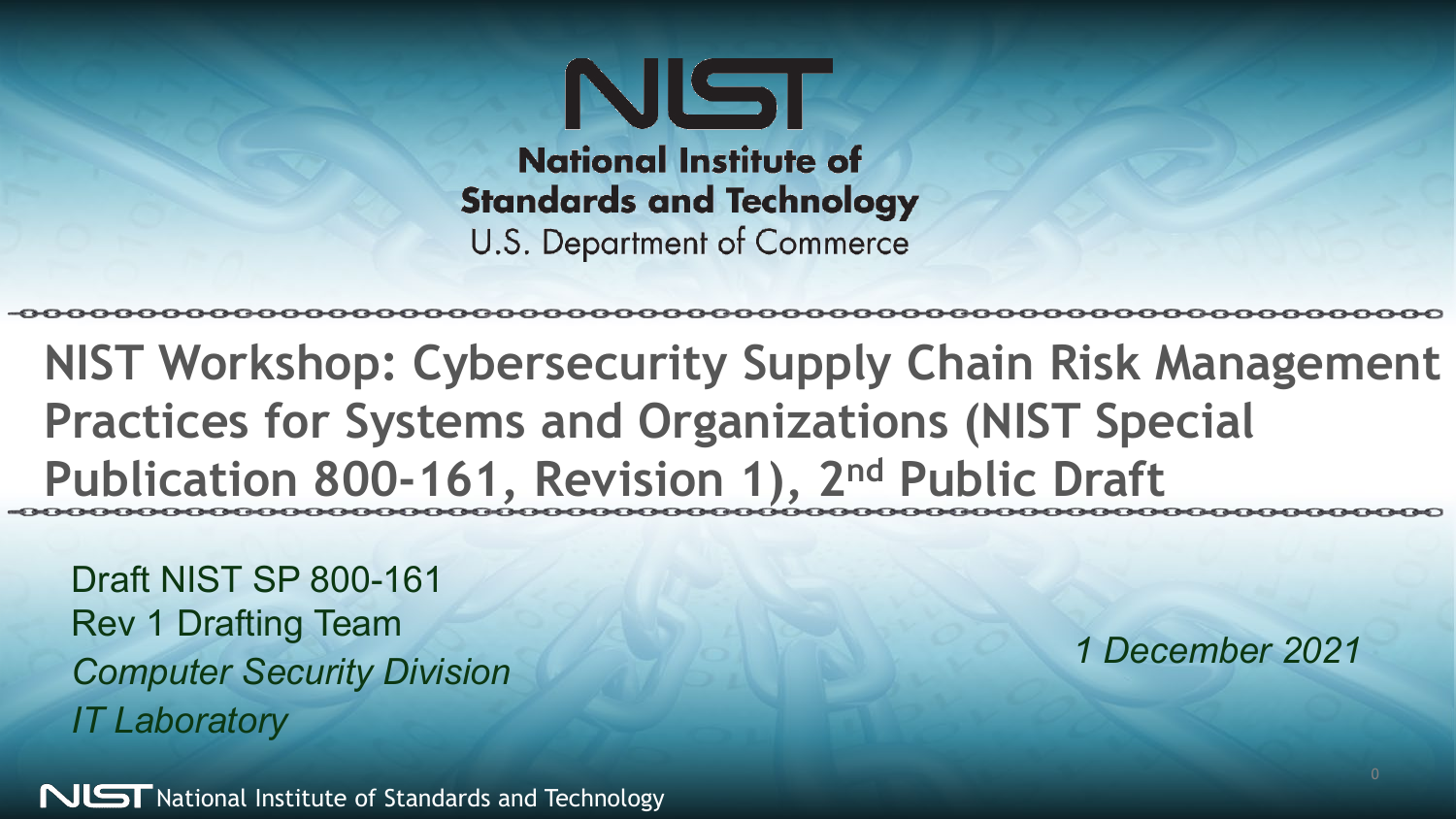

**REMINDER**: Submit any questions through Q&A during this workshop. Questions will be answered at the end of the workshop.

**NUST** National Institute of Standards and Technology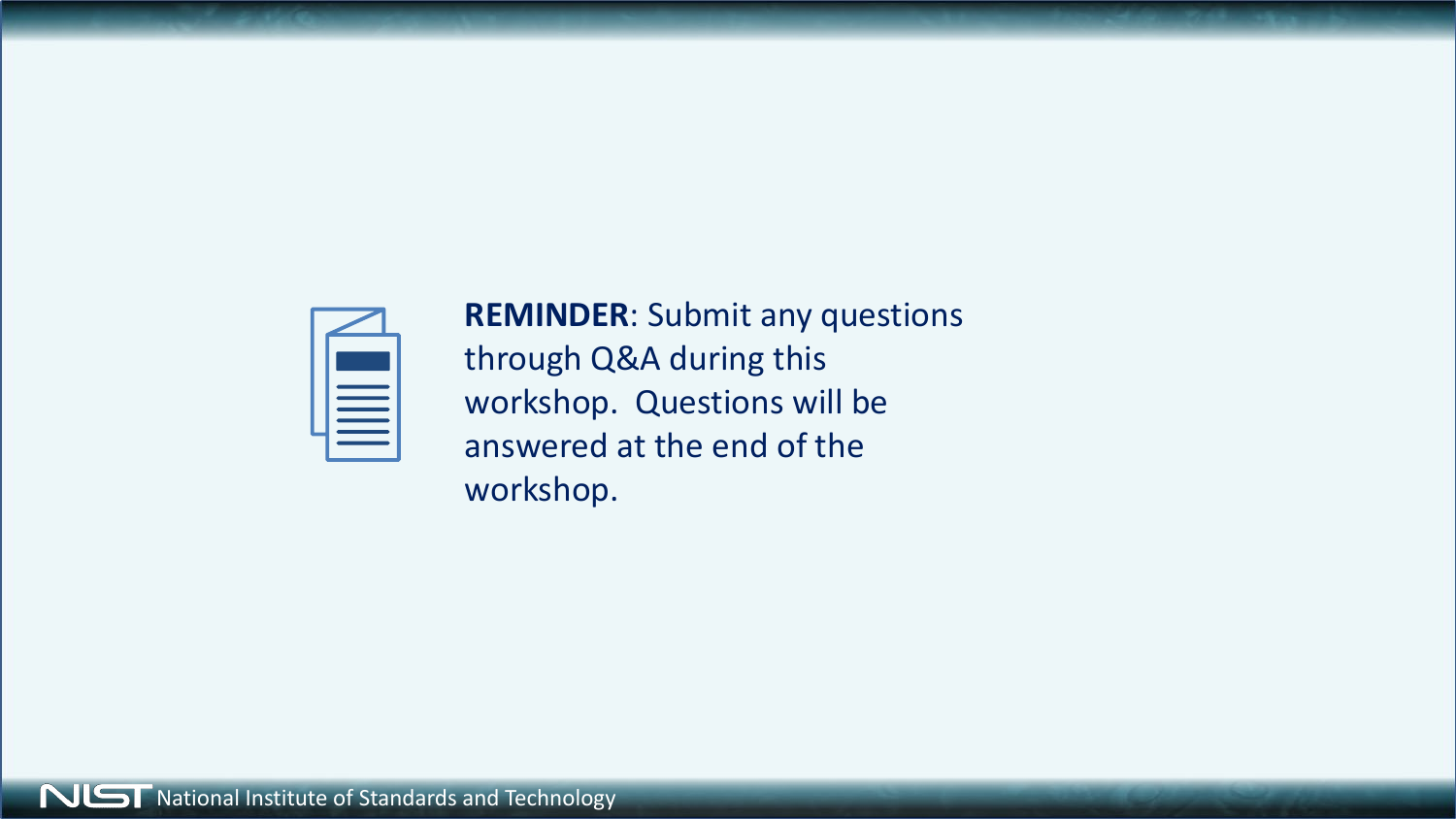## Agenda

Part 1:

Introduction and purpose of the workshop – 5 min Overview Changes to  $2^{nd}$  Public Draft of NIST SP 800-161 Revision  $1 - 10$  min Overview of New FASCSA Section (Appendix E) – 10 min Overview of Response to EO 14028 (Appendix F) – 10 Min Submitted Q&A Discussion – 10 min

Part 2:

Panel Discussion – 45 Min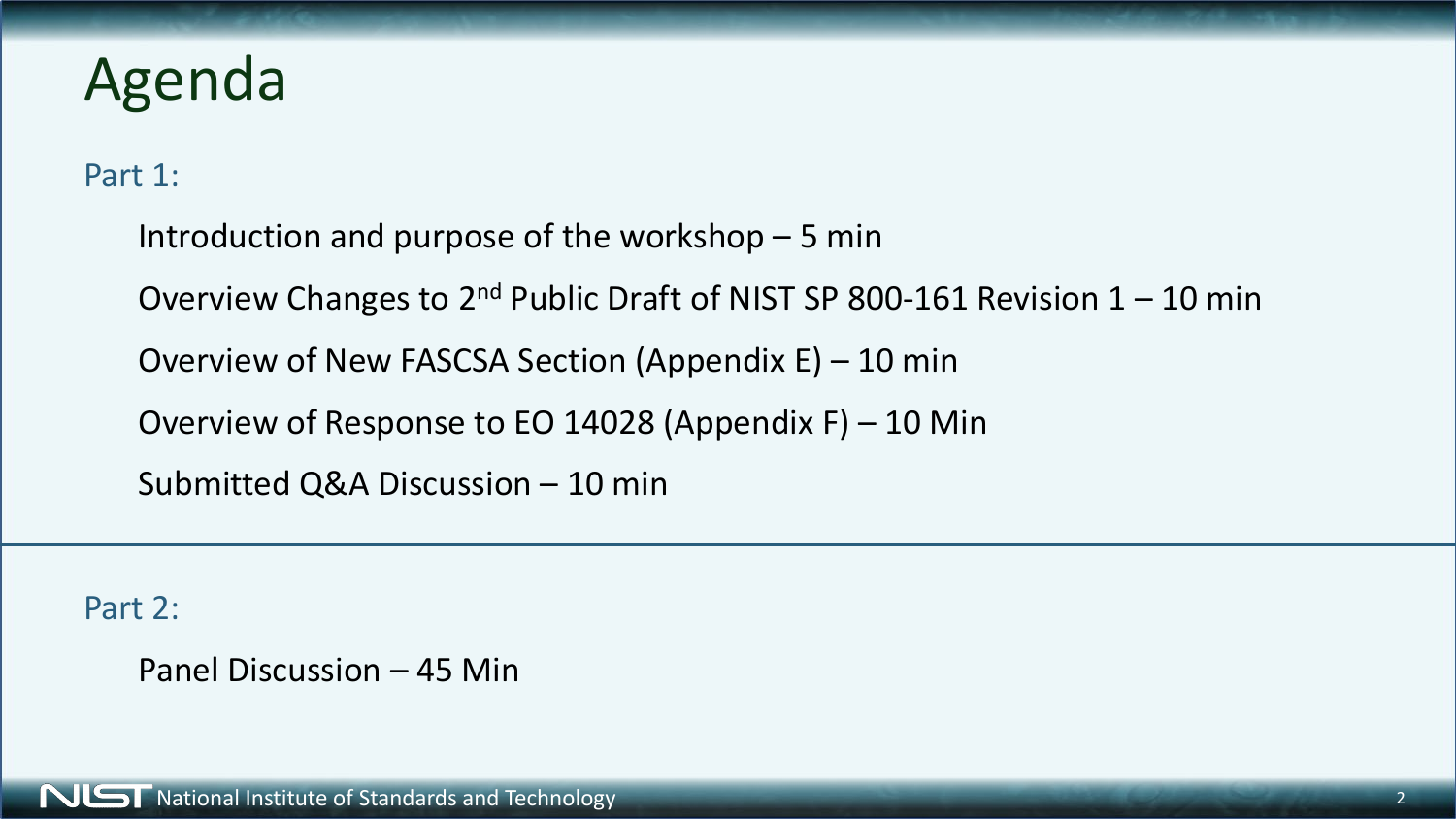## Changes to the 2nd Public Draft of NIST SP 800-161 Rev. 1: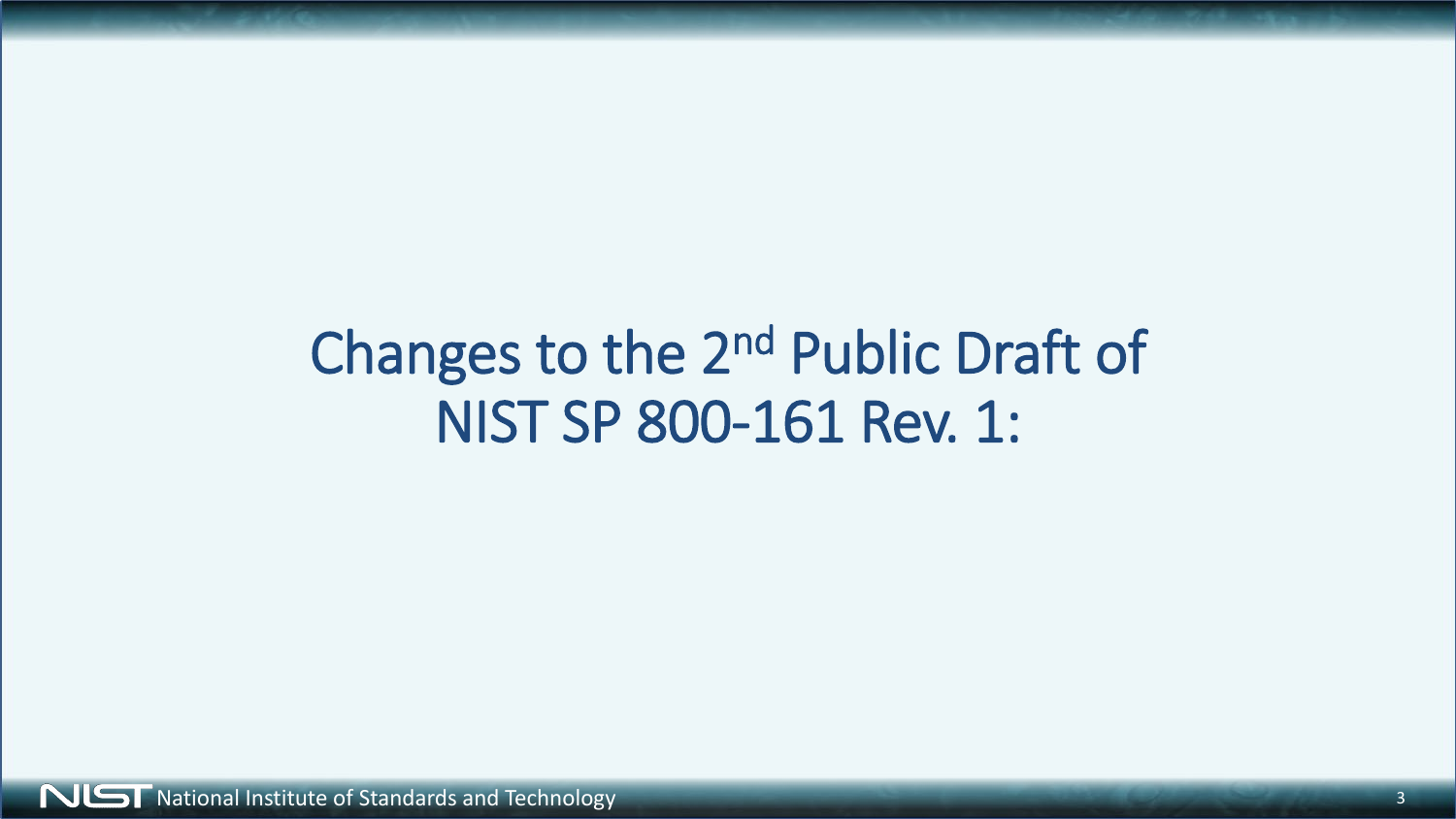## 2<sup>nd</sup> Public Draft Major Changes and Updates (I/II)<sup>1</sup>

#### **Major Changes:**

- Added C-SCRM metrics development process
- Updated Risk Appetite & Tolerance discussion and moved to Appendix G
- Collapsed Section 4
- Added Appendix E FASCSA Discussion
- Added Appendix F Response to EO 14028

### **Section 1:**

- Added Audience Profiles and Document Use Guidance
- Added contrast between terms "enterprise" and "organization" to align with NISTIR 8286
- Added discussion of tailoring C-SCRM
- Revised dimensions of C-SCRM (flower graphic)

### **Section 2:**

- Imported from Section 1 The Business Case for C-SCRM
- Imported from Section  $1 -$  Cybersecurity Risks in Supply Chains
- Revised and streamlined Multi-Level Risk Management discussion

### **Section 3:**

- Imported from Section 1 C-SCRM Key Practices; added additional practices
- Added Section 3.5.1, Measuring C-SCRM Through Performance Measures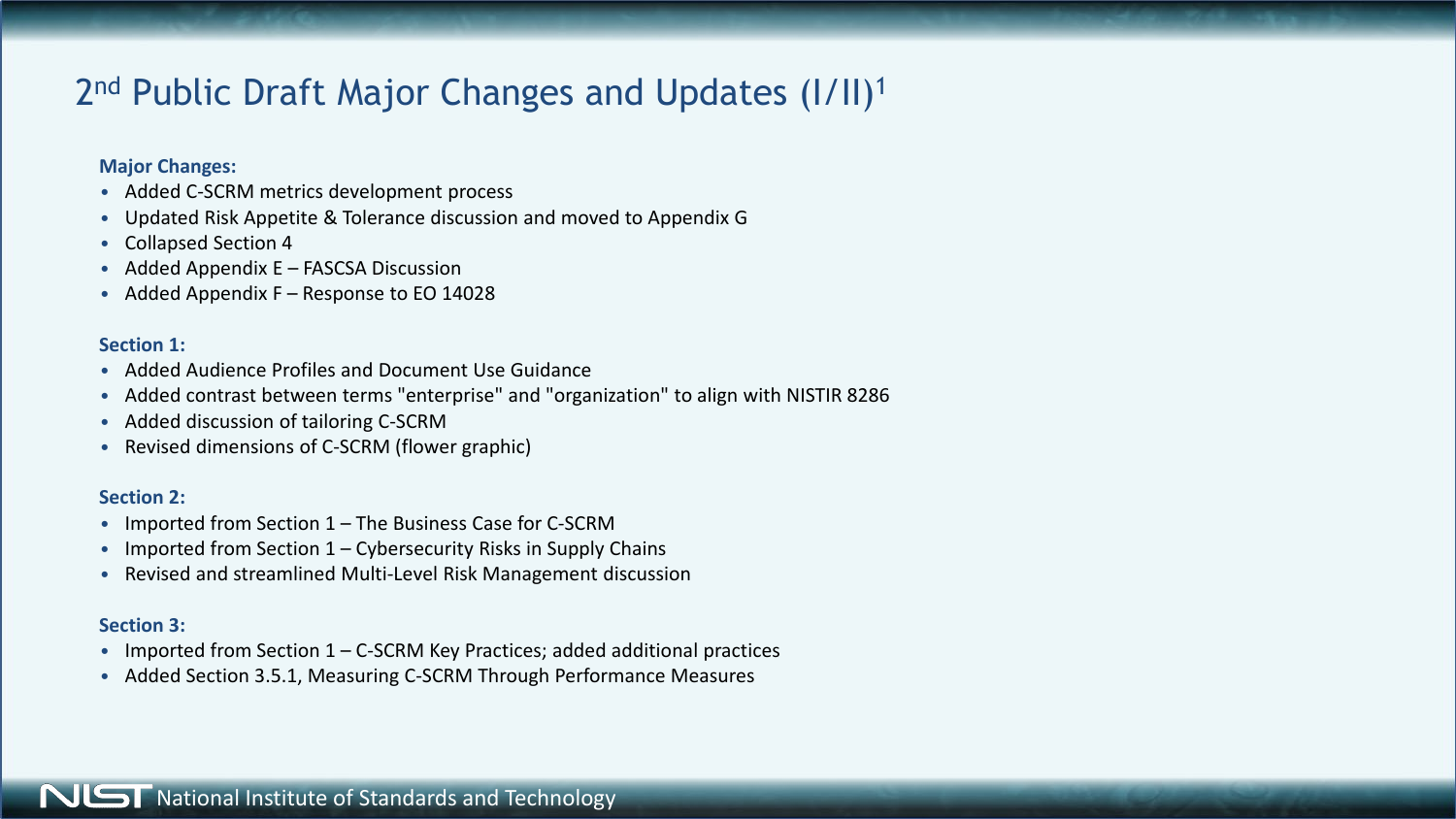## 2<sup>nd</sup> Public Draft Major Changes and Updates (II/II)<sup>1</sup>

#### **Appendix A: C-SCRM Controls**

- Imported from Section 4 C-SCRM Controls
- Added discussion of EO 14028 related topics

#### **Appendix C: Risk Response Framework**

• Added Scenario 6 on Vulnerable Reused Components within Systems

#### **Appendix D: C-SCRM Templates**

• Added References to EO 14028

#### **Appendix E: FASCSA**

• New section providing additional guidance to specific to federal agencies related to FASCSA

### **Appendix F: Response to Executive Order 14028's Call to Publish Preliminary Guidelines for Enhancing Software Supply Chain Security**

• New section providing a response to EO 14028's directive to establish preliminary guidelines for enhancing software supply chain security

#### **Appendix J: References**

- Imported from Section 1 Relationship to Other Programs and Publications
- Imported from Section 1 Implementing C-SCRM in the context of SP 800-37 Rev. 2
- Imported from Section 1 Methodology for Building C-SCRM Guidance Using SP 800-39, SP 800-37 Rev. 2, and SP 800-53 Rev.**5**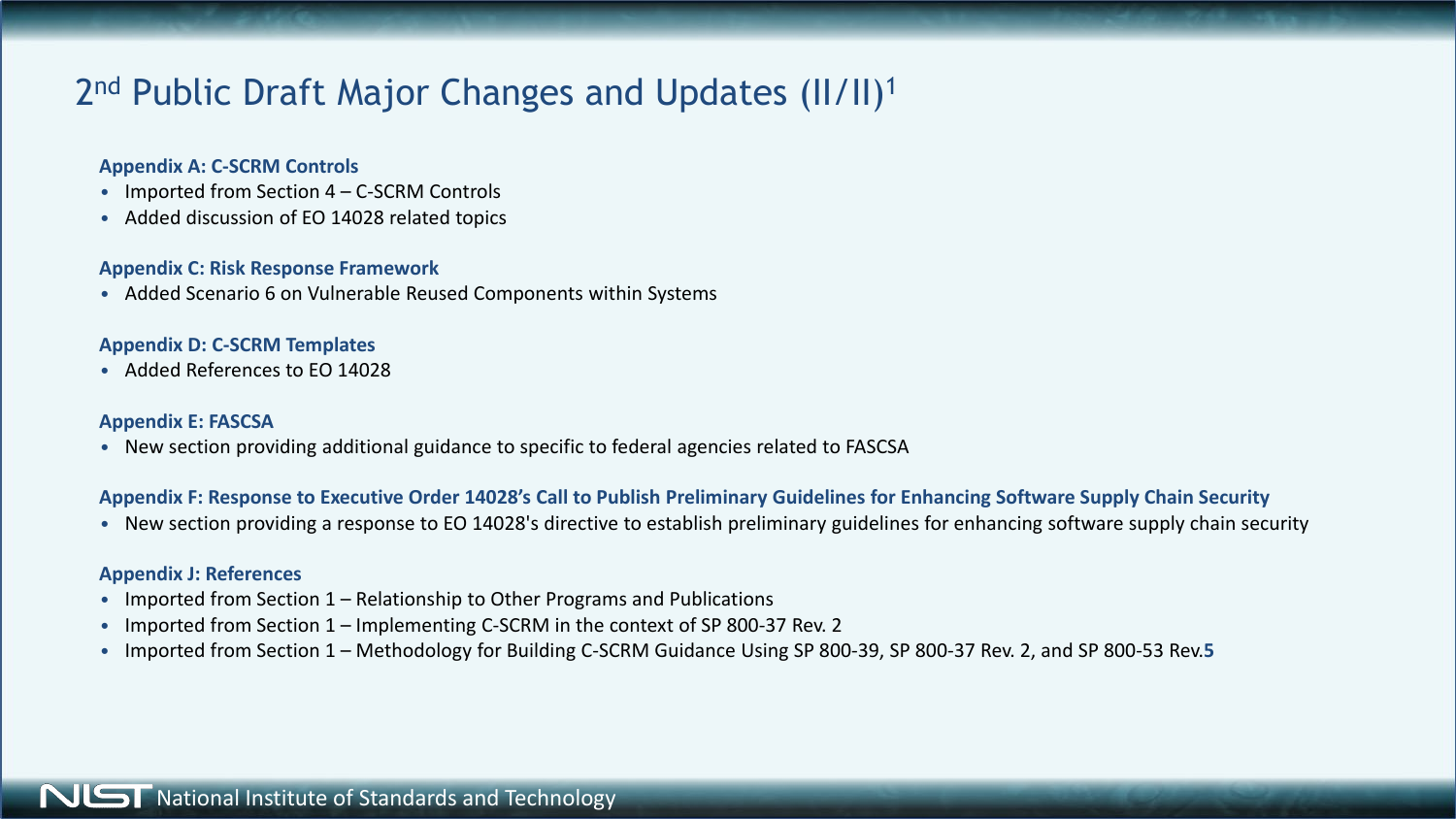# Appendix E: FASCA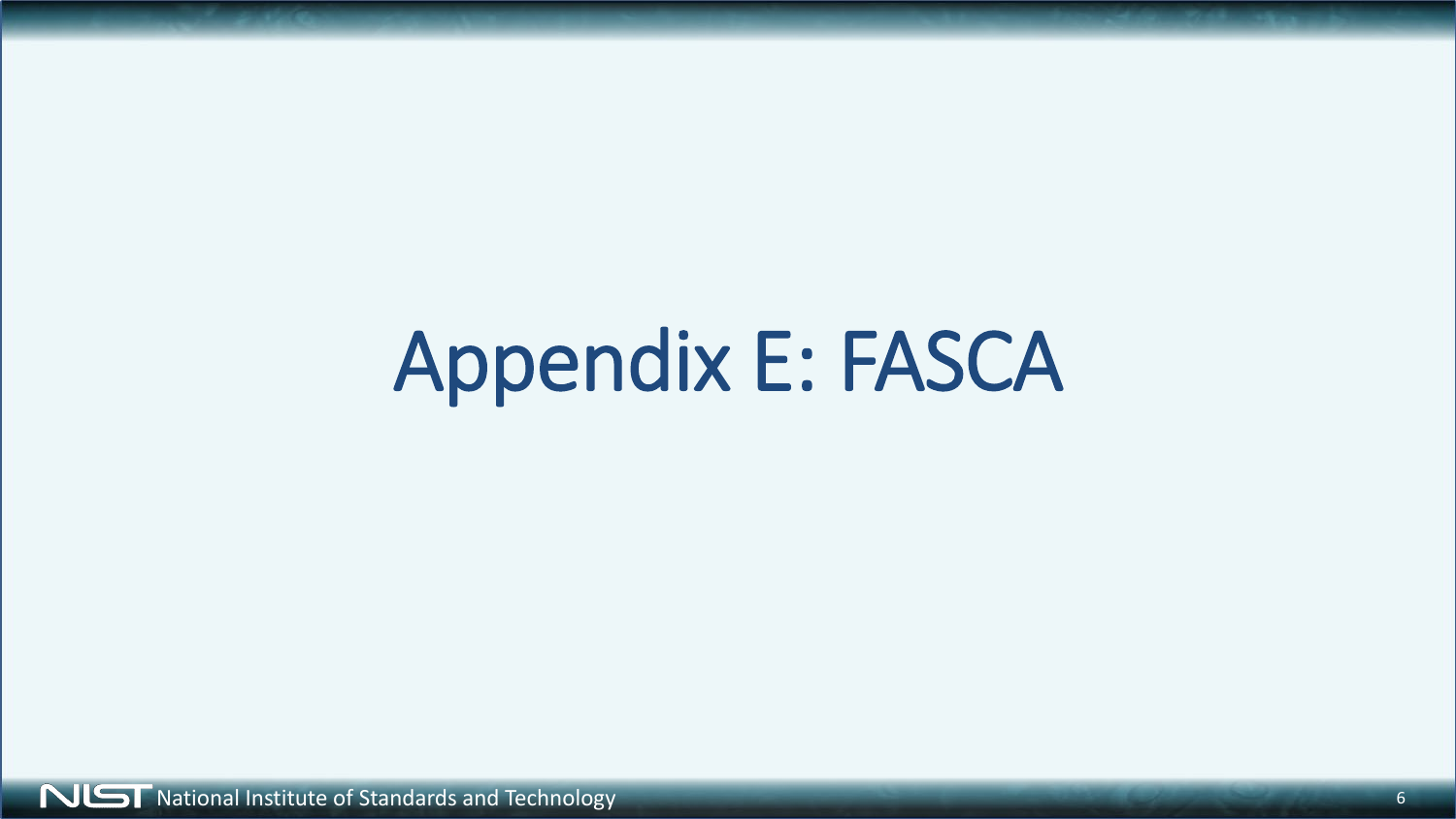Federal Acquisition Supply Chain Security Act of 2018 (Title II of SECURE Technology Act)

- Established the Federal Acquisition Security Council
- Provides legal authorities relating to mitigating supply chain risks in the procurement of information and communications technology and services.
- Requires federal agencies perform supply chain risk management/risk assessments
- Agencies are to use NIST standards/guidance when assessing and developing mitigation strategies to address supply chain risks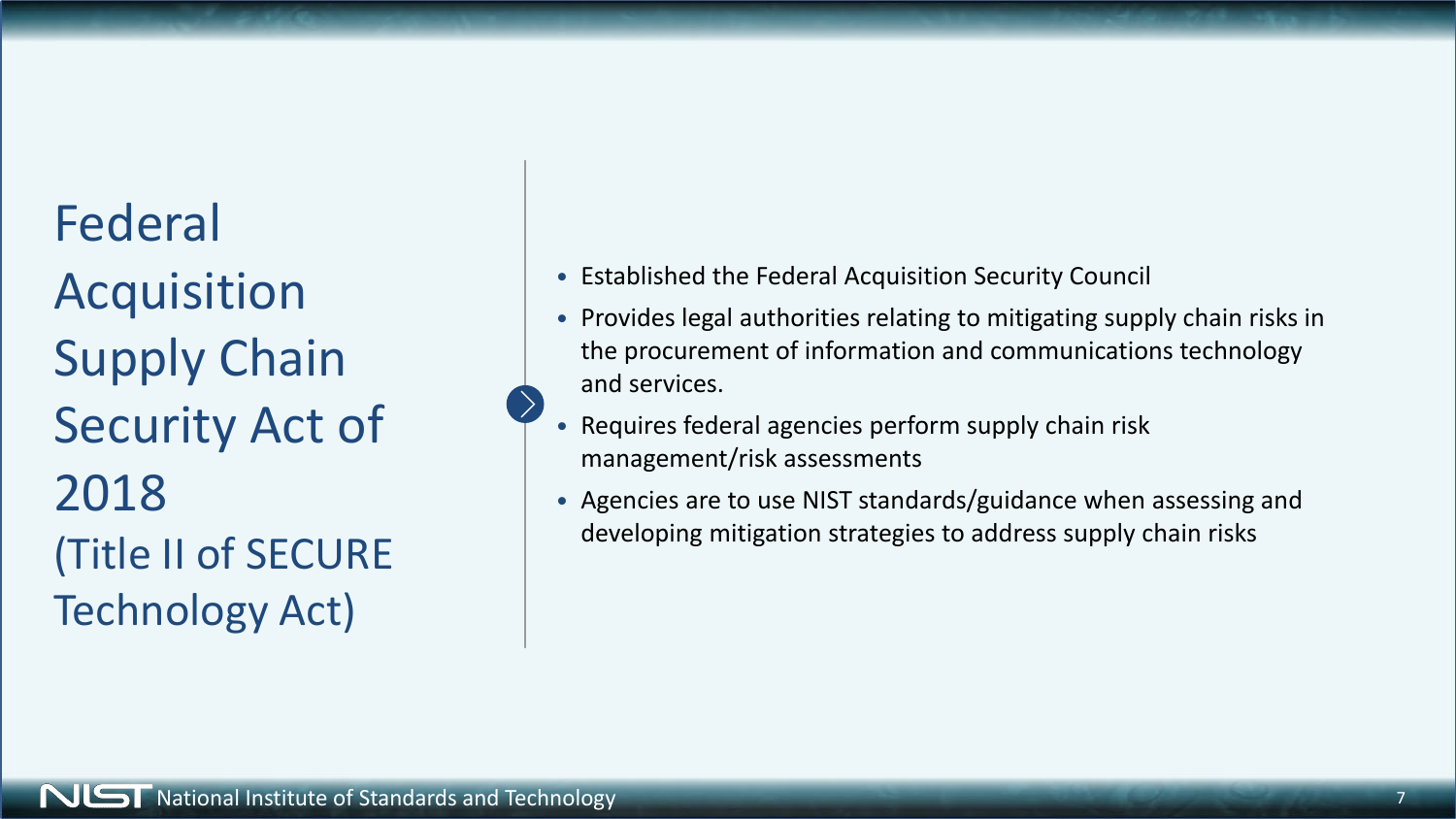## Appendix Overview

- Audience is Federal Executive Branch Agencies
- Guidance pertains to FASCSA Section 1326 (a) requirements all agencies are to conduct supply chain risk assessment (SCRA) and prioritize those assessments
- Agencies are to perform SCRAs, and other SCRM activities described in the law, consistent with NIST standards, guidelines, and practices.
- This guidance was informed by lessons learned, research and engagement with industry and the interagency, FASC rule and process requirements, input from SMEs.
- Appendix includes note to clarify difference and relationship between supply chain risk definitions
- FASCSA definition is focused on adversarial risk
- NIST cybersecurity supply chain risk definition is broader and inclusive of FASCSA definition but also encompasses non-adversarial threats/risks.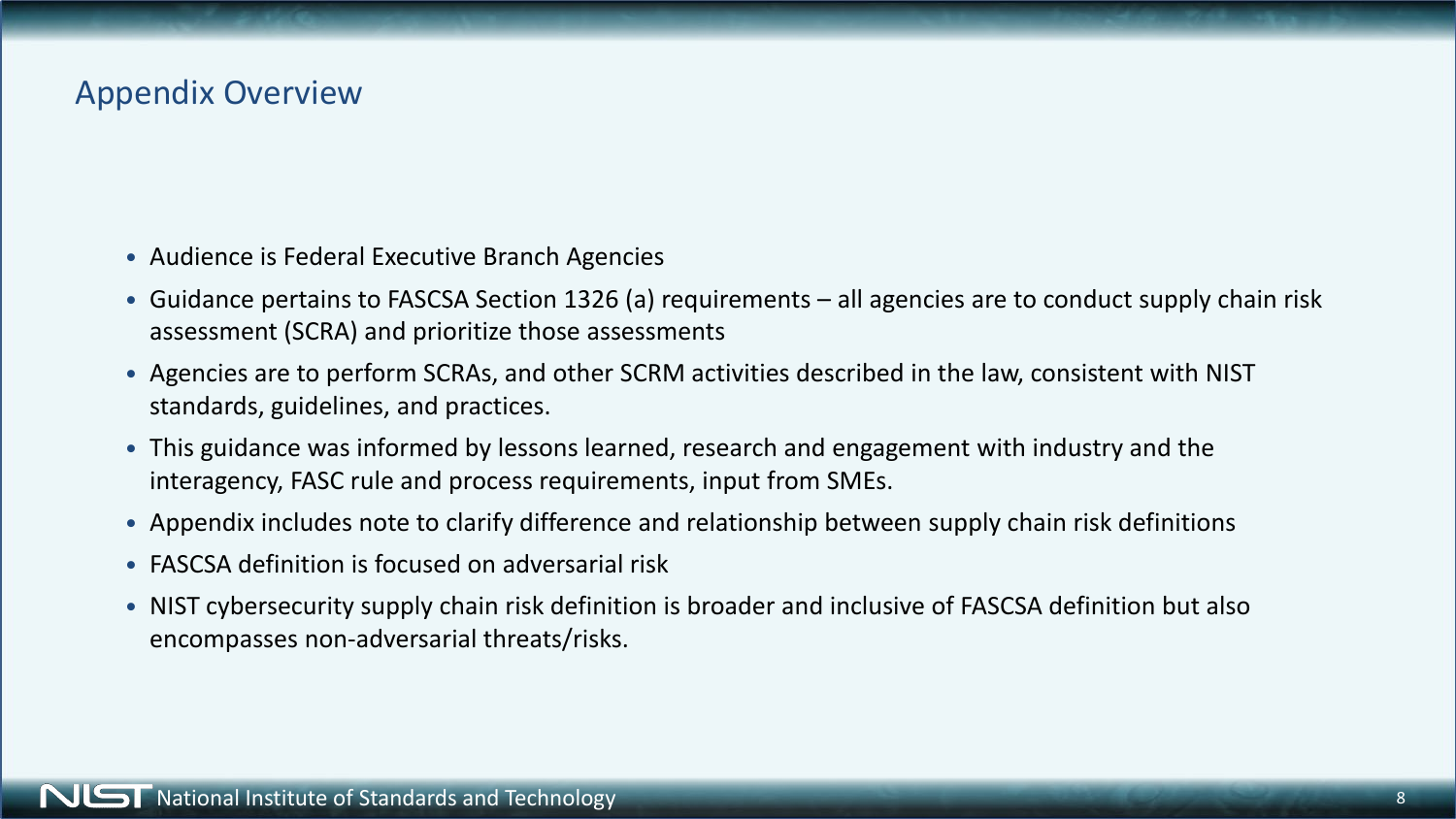## Baseline Risk Factors

### **Factors are**:

- Inclusive of both adversarial and non-adversarial risks
- Consistent with and align to the factors included in the FASC rule
- Grouped into two broad categories:
- Context = Inherent Risk
- Supply-side Threats/Vulnerabilities = Inherited Risk

### **Baseline = Common, Minimal Factors**

- Required for all critical suppliers (i.e., sources); critical services, critical systems or system components and
- Required if/when a risk associated with a source/covered article is determined to be substantial
- Agency has discretion to use for all other suppliers, services, products
- Agencies should augment/tailor factors to their specific use case.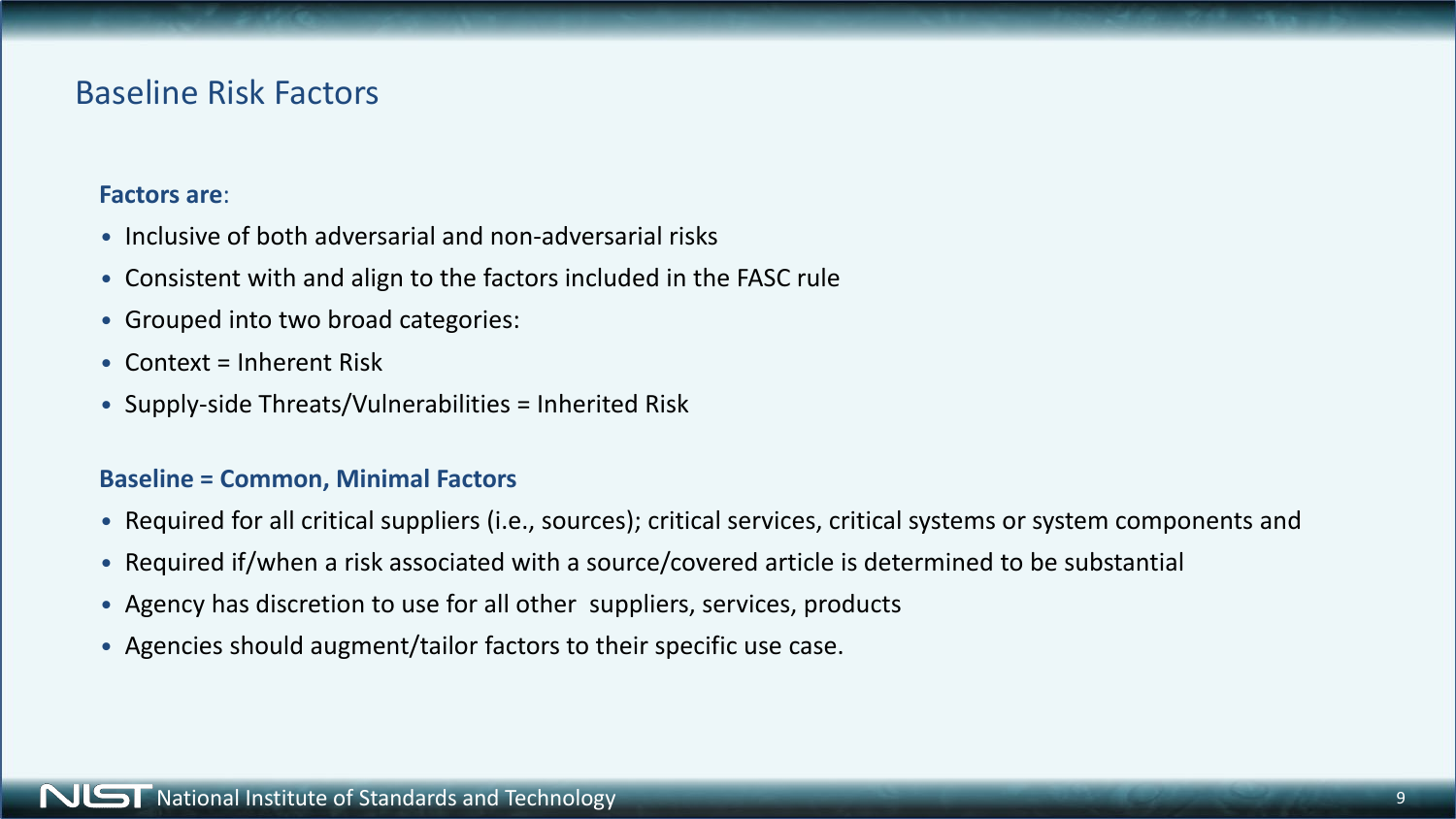## Supply Chain Risk Severity Schema

| Level          | <b>Type</b>                                      | <b>Description</b>                                                                                                                                                                                                                                                                                                      |                          |
|----------------|--------------------------------------------------|-------------------------------------------------------------------------------------------------------------------------------------------------------------------------------------------------------------------------------------------------------------------------------------------------------------------------|--------------------------|
| 5              | <b>Urgent National Security</b><br>Interest Risk | Adversarial-related significant risk with imminent or present<br>impact to National Security Interest                                                                                                                                                                                                                   |                          |
| $\overline{4}$ | <b>National Security Interest</b><br><b>Risk</b> | Adversarial-related significant risk with potential to impact<br><b>National Security Interest</b>                                                                                                                                                                                                                      | "Sub                     |
| $\overline{3}$ | <b>Significant Risk</b>                          | Adversarial-related significant risk assessed, with potential or<br>known multi-agency/ mission(s) or Government-wide impact                                                                                                                                                                                            |                          |
| $\overline{2}$ | <b>Agency High Risk</b>                          | Adversarial or non-adversarial-related risk associated with a<br>critical supplier (i.e., source), critical system or asset, or critical<br>system component, and assessed to have a risk that is high,<br>per agency-established risk level assessment. Assessed risk<br>impact does not extend outside of the agency. | "Es<br>Inte<br>Pot<br>SL |
| $\vert$ 1      | <b>Agency Low or Moderate</b><br><b>Risk</b>     | Adversarial or non-adversarial risk is assessed which falls<br>within agency's risk tolerance/appetite thresholds. Assessed<br>risk impact does not extend outside of the agency.                                                                                                                                       |                          |

ostantial Risk"

scalate ernally; tential for being abstantial Risk"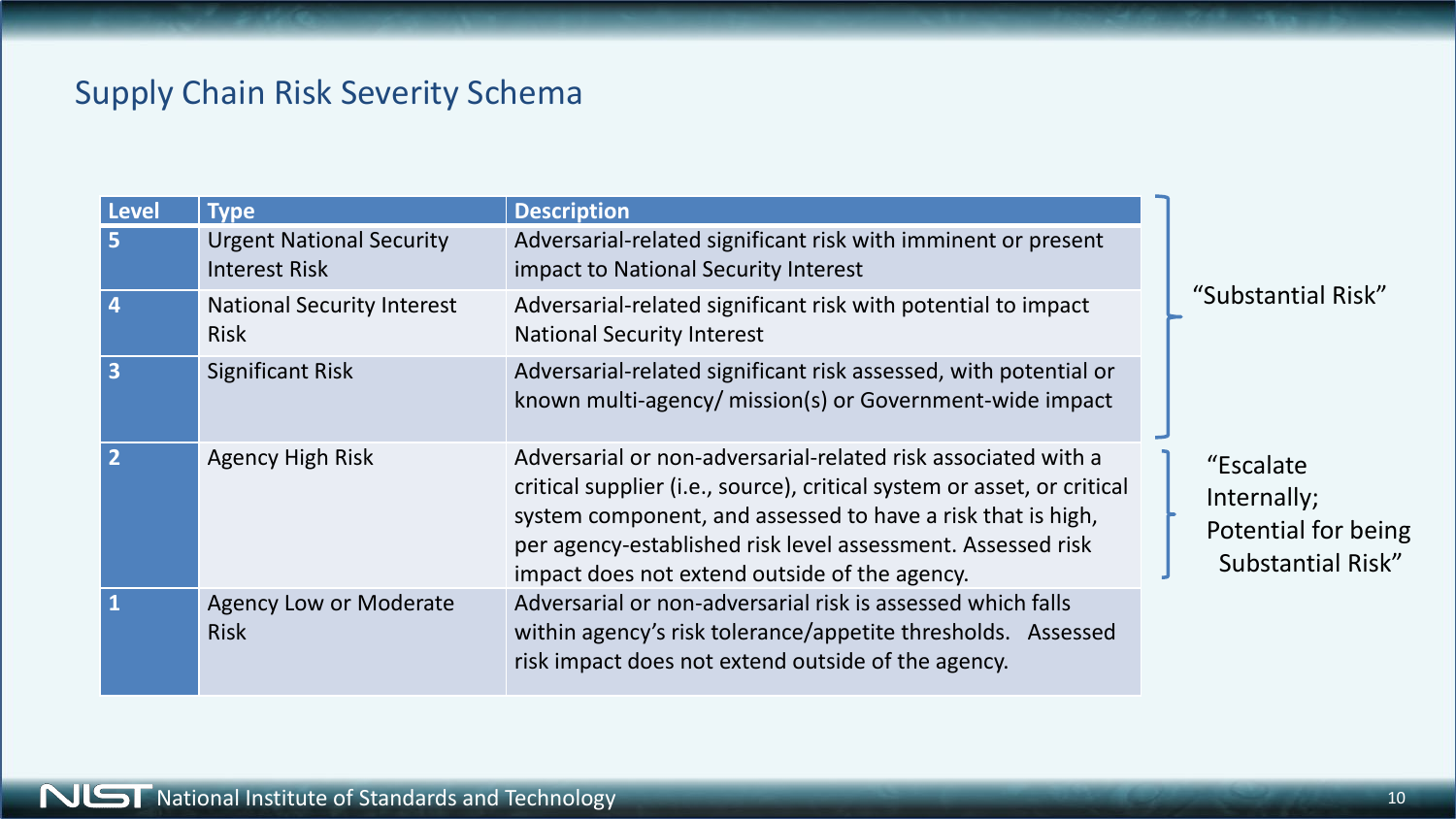## Documentation

- Purpose is to communicate expectations about what information needs to be included in an assessment "record"
- It establishes a robust and defensible record to underpin an agencies' review of risk and subsequent escalation processes and risk response decisions and actions.
- It also helps to promote consistency in the scope and organization of documented content to facilitate comparability, re-usability, and information sharing.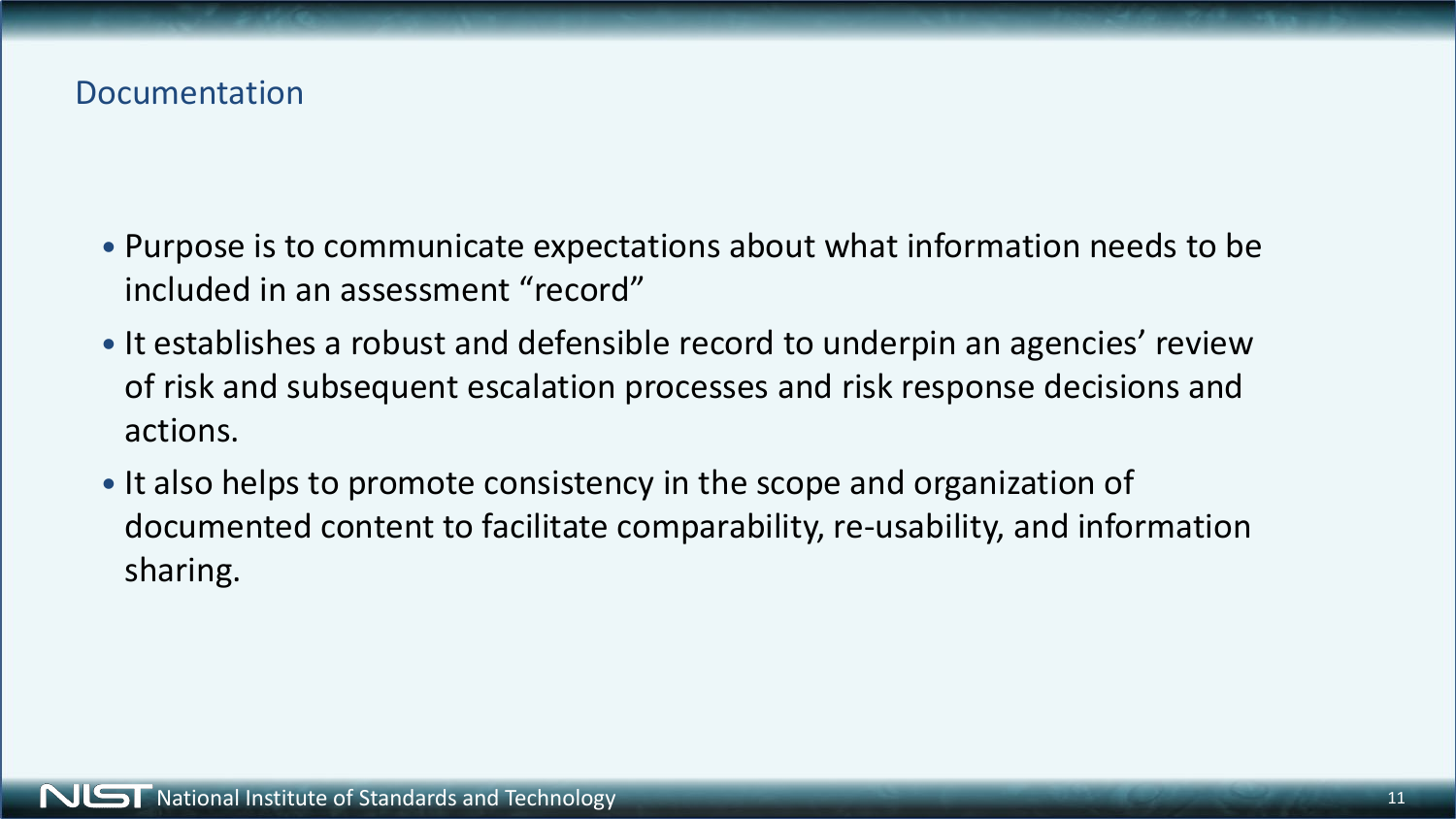# Appendix F:

Response to Executive Order 14028's Call to Publish Preliminary Guidelines for Enhancing Software Supply Chain Security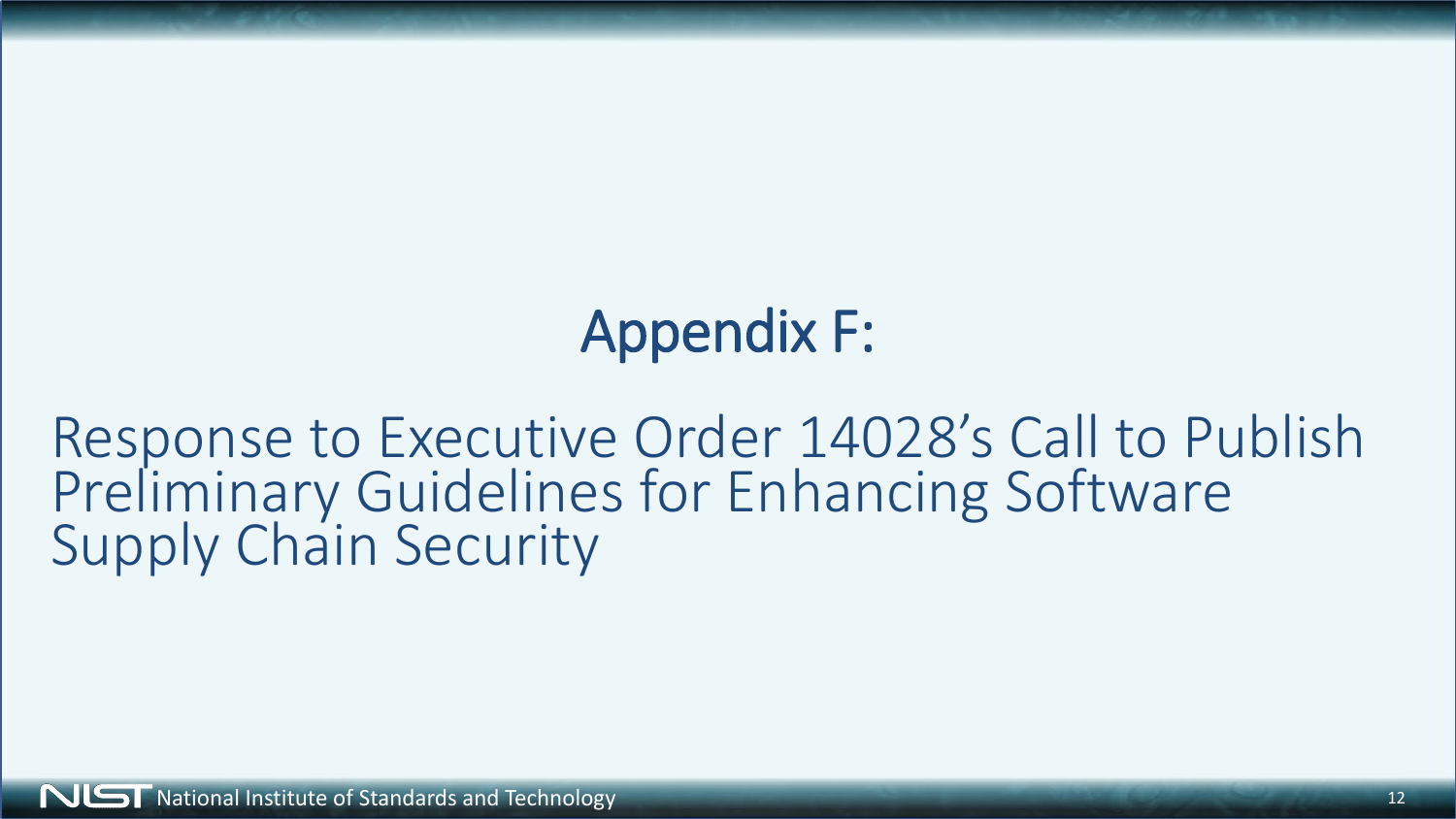## Appendix F

Section 4 (c) *Within 180 days of the date of this order, the Director of NIST shall publish preliminary guidelines, based on the consultations described in subsection (b) of this section and drawing on existing documents as practicable, for enhancing software supply chain security and meeting the requirements of this section.*

## **Approach**

- Use existing industry standards, tools, and recommended practices sourced from the main body of draft SP 800-161 Revision 1.
- Use previous guidance published by NIST as a result of the EO, including:
	- **Definition of Critical Software** Under Executive Order (EO) 14028; June 25, 2021
	- **Security Measures for "EO-Critical Software"** Use Under Executive Order (EO) 14028; July 9, 2021
	- **Guidelines on Minimum Standards for Developer Verification** of Software; July 2021
- New standards, tools, and recommended practices sourced from over 150 position papers stemming from Section 4 (b) workshop in June 2021.
- Other related software supply chain-related work in the EO
- Foundational, Sustaining, Enhancing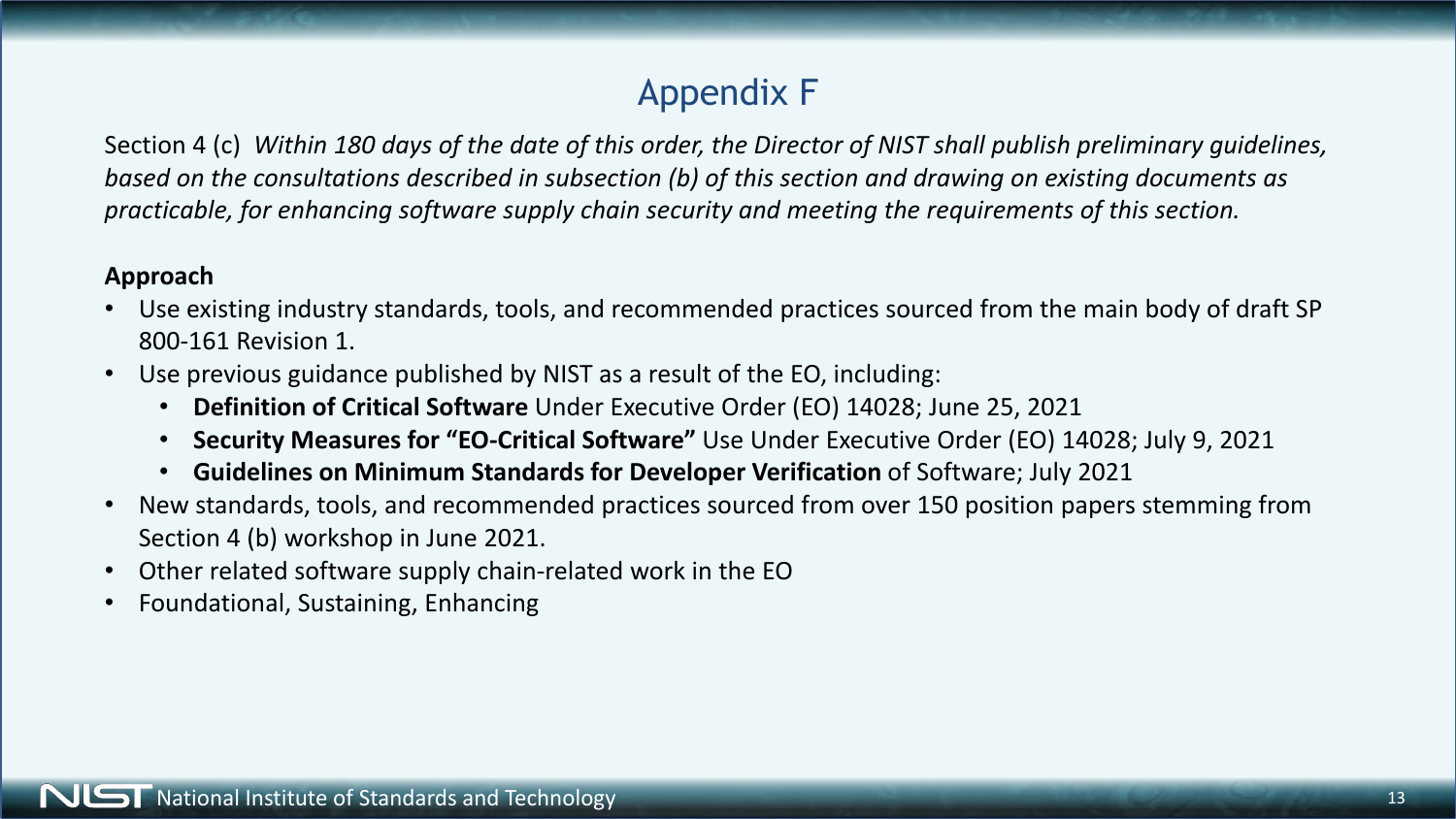## Appendix F…continued

- Security Measures for EO-Critical Software
	- Recommend flowing down controls to suppliers
- Guidelines on Minimum Standards for Developer Verification
	- Developed a chart where verification techniques can be used as part of various C-SCRM controls
- NOT IN THIS DRAFT: Section 4 (e) Secure Software Development Framework (TBD)
- Cybersecurity Labeling for Consumers: IoT Devices and Software
	- FISMA is applicable to IoT so applicable security measures should be already in place
	- NISTIR 8259 *Recommendations for IoT Device Manufacturers: Foundational Activities* as well as NISTIR 8259A *Core Device Cybersecurity Capability Baseline*
	- CISA's *Internet of Things Acquisition Guidance*
	- *NOT IN THIS DRAFT: Draft SP 800-213 IoT Device Cybersecurity Guidance for the Federal Government* (TBD)
- Emerging software supply chain concepts (Foundational, Sustaining, Enhancing)
	- Software Bill of Materials (SBOM)
	- Enhanced Vendor Risk Assessments
	- Open Source Software Controls
	- Vulnerability Management Practices
- Existing Industry Standards, Tools, and Recommended Practices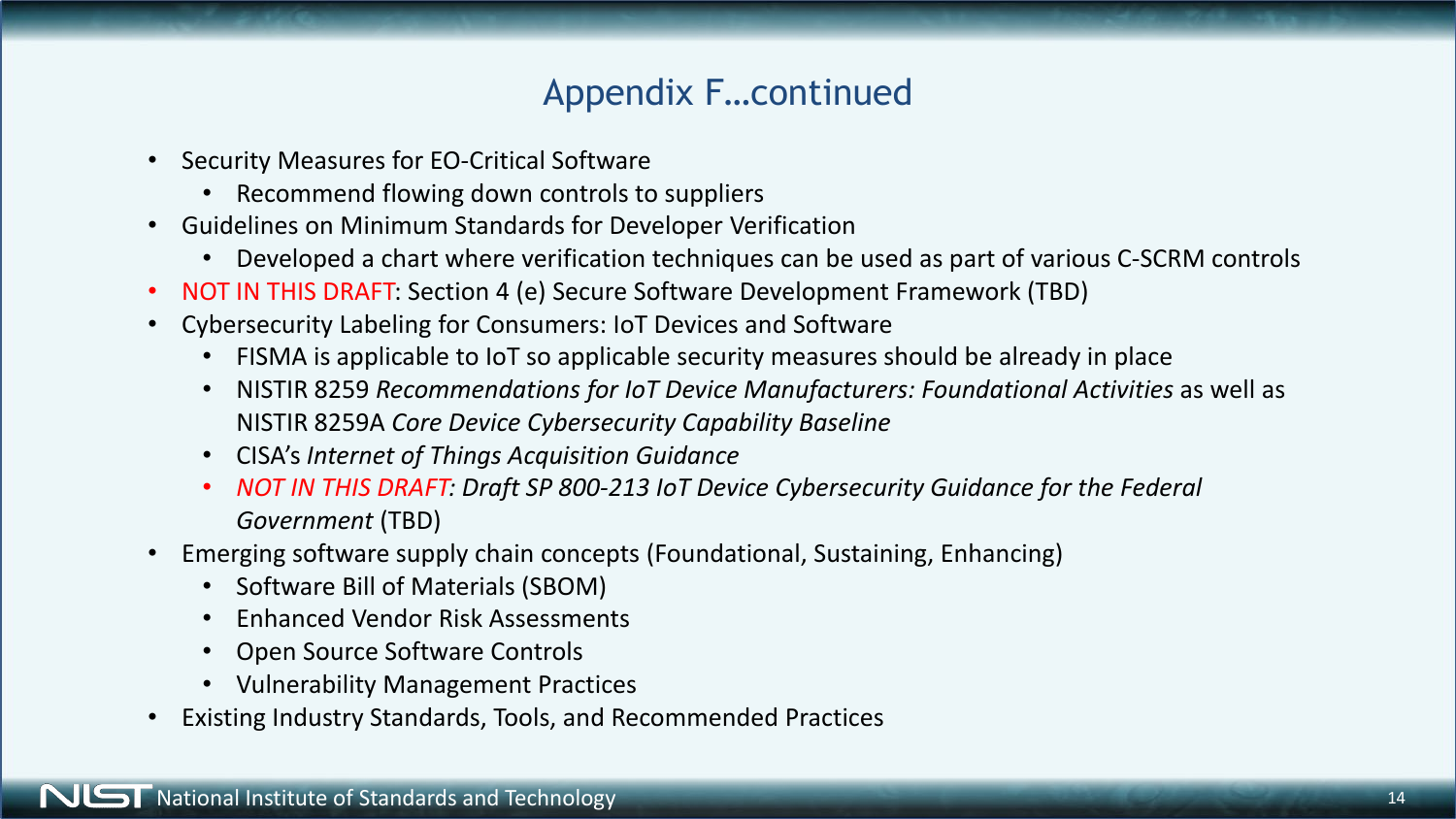# **Submitted Q&A Discussion**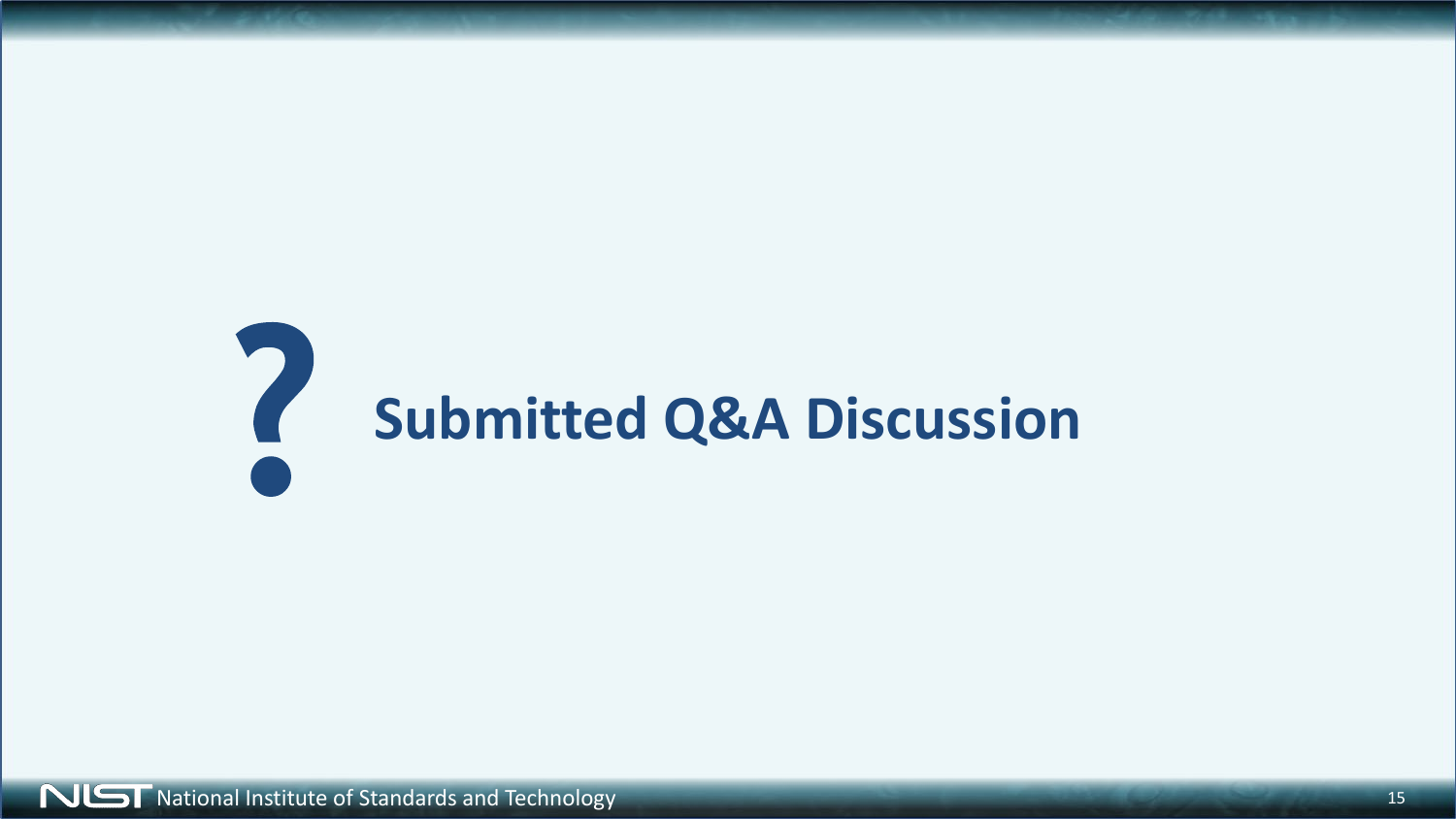## Panel Discussion on Appendix F / EO 14028 Section 4(c)